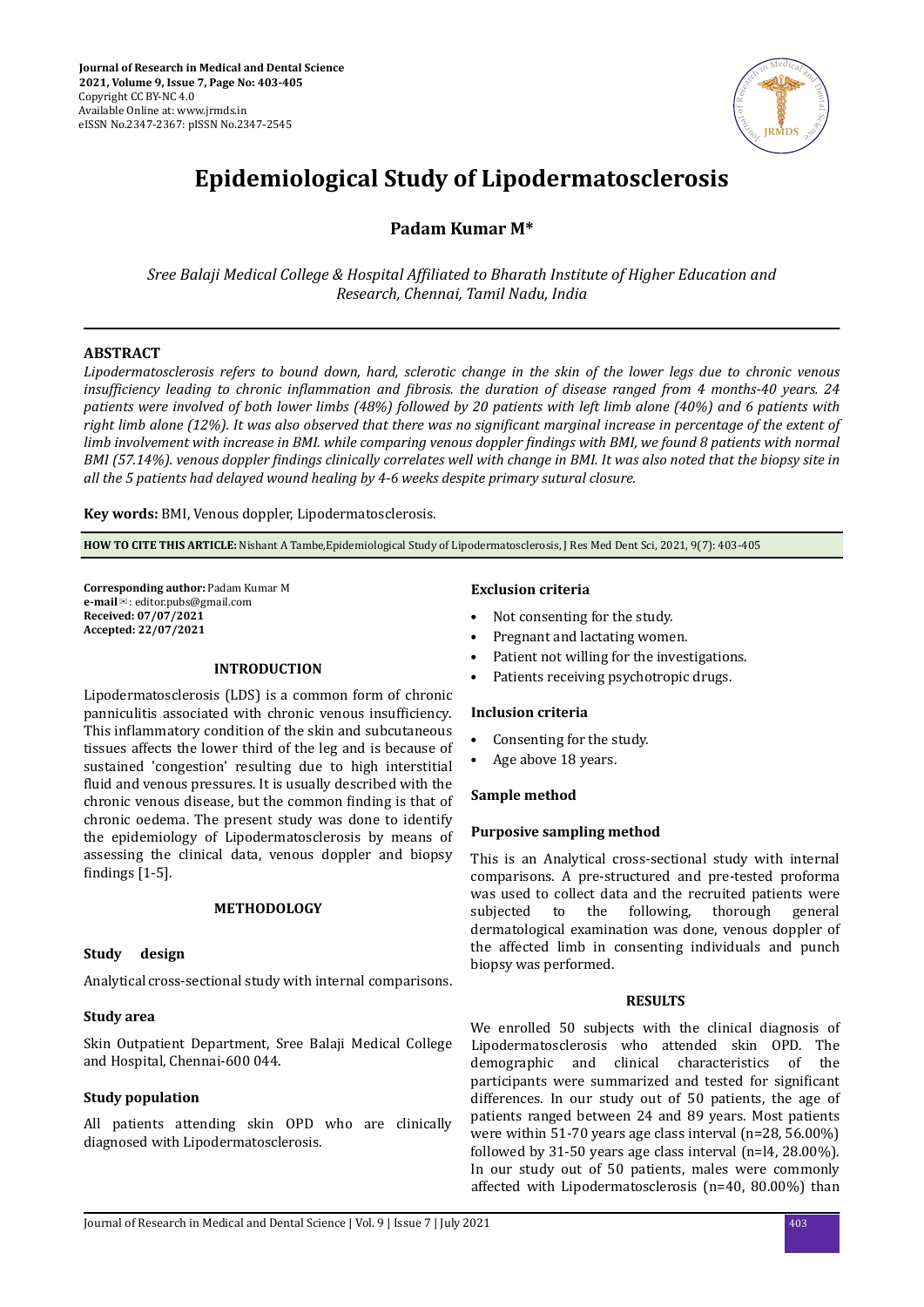females (n=10, 20.00%), with a male to female ratio of 4: 1. In our study, the duration of disease ranged from 4 months-40 years. Most of the patients belonged to 2-5 years duration of disease class interval (n=24, 48.00%) followed by :S 1 year duration of disease class interval (n=14, 28.00%). In our study, many patients had more than one presenting complaint and among the m, itching was the primary symptom reported in 29 patients (58%), followed by pain in 25 patients (50%) and redness in 10 patients (20%). Out of 50 patients,24 patients were involved of both lower limbs (48%) followed by 20 patients with left limb alone (40%) and 6 patients with right limb alone (12%). Thus, a total of 74 limbs affected by Lipodermatosclerosis were evaluated in this study. When looking at the limb involvements,74 limbs were evaluated and the extent of limb involvement was restricted to lower 113rd of the limb in 44 limbs (59.46%), lower 213rd in 26 limbs (35.14%) and >lower 213rd in 4 limbs (5.4%). In<br>our study, while analysing the extent of limb study, while analysing the involvement with standing hours per day, majority of the patients with <4, 4-7 and 8 standing hours per day, had extent of limb involvement limited to lower 113rd of the limbs with a class interval  $(n=22, 70.97%)$ ,  $(n=13,$ 52.00%) and (n=9,50.00%) respectively. This had no clinical significance.

When comparing venous doppler findings with BMI (Table1), we found 8 patients with normal BMI (57.14%), 14 patients in overweight category (87.50%) and 3 patients in obese range of BMI (100%) had positive venous doppler findings. It is also evident that as BMI increases from normal to overweight and obese category, the percentage of positive venous doppler findings also increases from 57.14% to 87.50% and 100.00% respectively.

| <b>Extent of limb</b><br><b>Involvement Vs.</b><br>BMI | <b>Normal</b> | Percentage (%) | Overweight | Percentage (%) | <b>Obese</b> | Percentage (%) | <b>Number of limbs</b><br>observed |
|--------------------------------------------------------|---------------|----------------|------------|----------------|--------------|----------------|------------------------------------|
| Lower 1/3rd                                            | 17            | 56.67          | 19         | 61.29          | 8            | 61.54          | 44                                 |
| Lower 2/3rd                                            | 12            | 40             | 10         | 32.26          | 4            | 30.77          | 26                                 |
| > Lower 2/3rd                                          |               | 3.33           | 2          | 6.45           |              | 7.69           | 4                                  |
| Total                                                  | 30            | 100            | 31         | 100            | 13           | 100            | 74                                 |

## **DISCUSSION**

**Table 1: Extent of limb involvement vs. BMI.**

Most patients were within 51-70 years age This is in close concurrence with the previous which reported the mean age of onset at  $62.4 \pm 12.8$  years with the reference range of 25-88 years. Walsh SN et al reported in a study that females were more commonly affected with Lipodermatosclerosis with the male to female ratio of 1:12. In our study, majority of the patients belonged to above normal BMI class interval. This was found to be in close concurrence with the previous studies where the mean BMI was  $29.3 \pm 5.4$  kg /m2. In this study majority of the patients had associated comorbidities (n=29, 58%). Some patients had more than one comorbidity. This was in close concurrence to the previous study.

The venous doppler effect confirms that the site of pathology was at great saphenous vein (n=20, 36%) followed by perforator incompetency (n=16, 29%), sapheno-femoral junction incompetency (n=7, 12%), sapheno-popliteal junction incompetency (n=3.5%) and dilatation and tortuosity of short saphenous vein (n=2, 4%). Normal venous doppler was found in 8 evaluated limbs  $(14%)$ . These findings were closely like the previous work done.

Biopsy can lead to delay in wound healing and is to be considered only when the diagnosis is in doubt. There is a need to evaluate all the patients of Lipodermatosclerosis with an increase in BMI, prolonged Standing hours per day and long duration of disease with a venous doppler is important for early intervention and halting the disease progression [6-10]

## **CONCLUSION**

There is a need to evaluate all the patients of Lipodermatosclerosis with an increase in BMI, prolonged Standing hours per day and long duration of disease with a venous doppler is important for early intervention and halting the disease progression.

## **FUNDING**

No funding sources.

## **ETHICAL APPROVAL**

The study was approved by the Institutional Ethics Committee.

#### **CONFLICT OF INTEREST**

The authors declare no conflict of interest.

## **ACKNOWLEDGMENTS**

The encouragement and support from Bharath Institute of Higher Education and Research, Chennai, is gratefully acknowledged. For provided the laboratory facilities to carry out the research work.

## **REFERENCES**

1. Bruce AJ, Bennett DD, Lohse CM, et al. Lipodermatosclerosis: review of cases evaluated at Mayo Clinic. J Am Academy Dermatol 2002; 46:187-92.